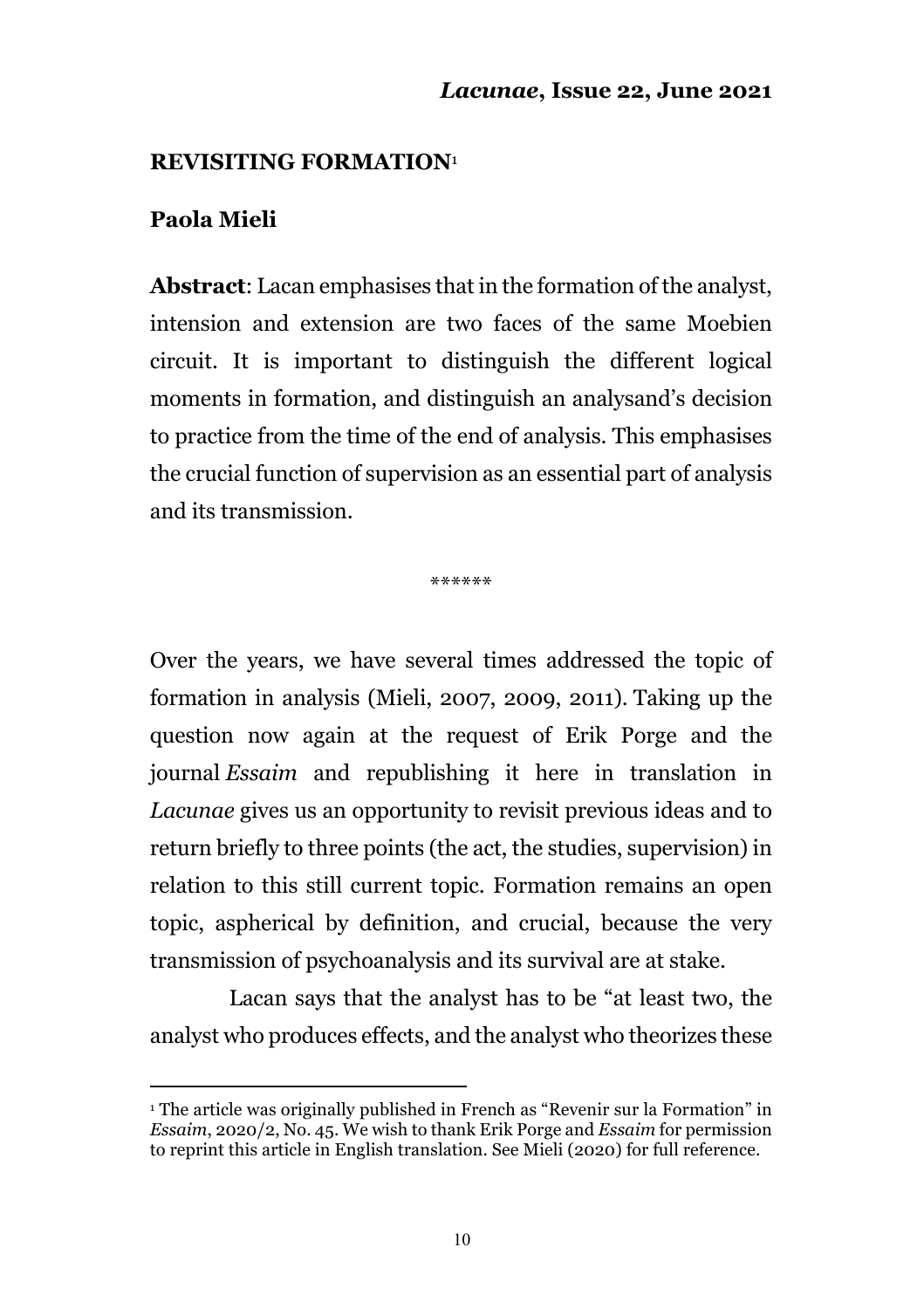effects" (Lacan, 1974-75, Session: 10 Dec, 1974). But if "the analyst who theorizes" is "indispensable" as Lacan strongly insists, if she2 is an analyst who has a rigorous and constant engagement with an analytic ethics, then extension implies intension, two aspects of one Moebian circuit.

What can we say then when an analysis in intension does not take place, or stops well short of its conclusion, while still far from the point which should support the analytic act? I'm not only referring to situations where the "analysis" consists solely in a practice intended to produce diplomas, normative convictions and stereotypical practices, but also to the effects due to the institutionalisation of psychoanalysis in general and to the mannerisms or nonchalant attitudes of certain Lacanian groups.

We notice that the analytic non-act is widely transmitted. In the United States, for example, we see that the new generation of "analysts" who have come from an orthodox or Neo-Freudian tradition are reproducing the impasses of their own mentors, and it matters little if you call yourself Lacanian in order to feel up-to-date and consider yourself a non-conformist. Analyses still aim towards an identification with the analyst, with the idea of *being* an analyst, as was the case for the preceding generation, which reinforces narcissism, ambition, and normativity, and unleashes all sorts of media performances

<sup>2</sup> In order to avoid redundances and the confusing use of the pronoun "they," I have decided to employ the feminine pronouns she, her, herself.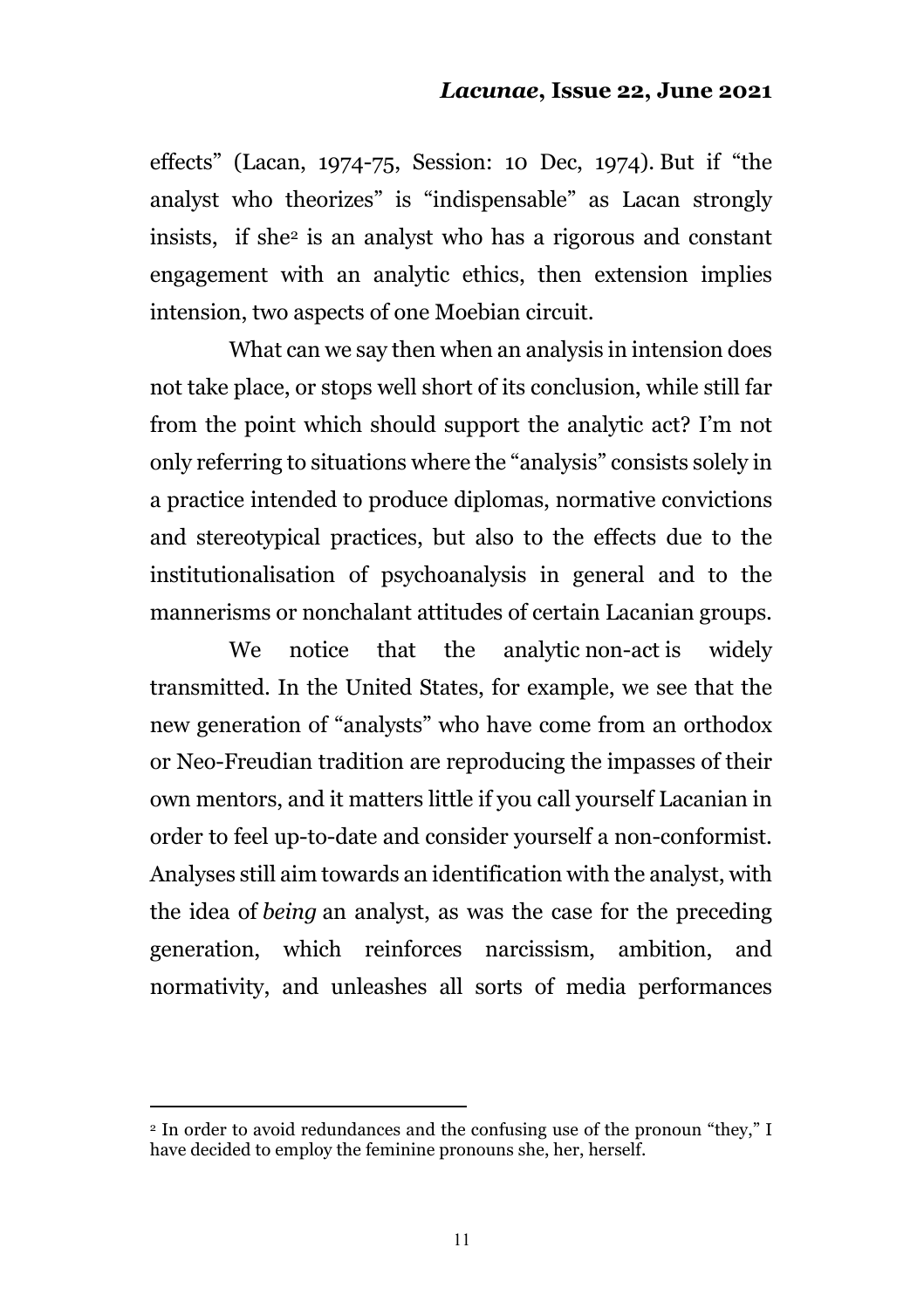which fit in well with the society of the spectacle in which we are all immersed.

Happily, the extension can re-launch the intension. However, personal analysis is essential in order for there to be an analytic act and in order for a transmission to take place. And so that the enthusiasm may come to fruition. Without enthusiasm, "there may well have been an analysis, but no chance of an analyst" (Lacan, 1974/2001, p. 309), as Lacan says. But the enthusiasm in question is one of arrival, not of departure.

# **With Regard to the Act**

"Thinking, says Freud, bars the entry to knowledge" (Lacan, 1968-69, Session: 23 April, 1969). That's at the heart of the analytical experience, but it's also the challenge for its transmission. Freud constantly stresses it from the time when he begins conceptualising the psychical apparatus until the end of his life, right from his separation of the primary process and the secondary process, and from his realisation that thought, which by definition is the result of censorship, articulates itself by moving away from subjective truth. The fundamental rule which governs the experience is an invitation to suspend thinking.

> We know the asystematic attitude that is set forth in the principle, regarding both the rule called analytic imposed on the patient—not to omit anything of what comes to his mind and abandon, to this end, any critical activity and any choice—and regarding the attention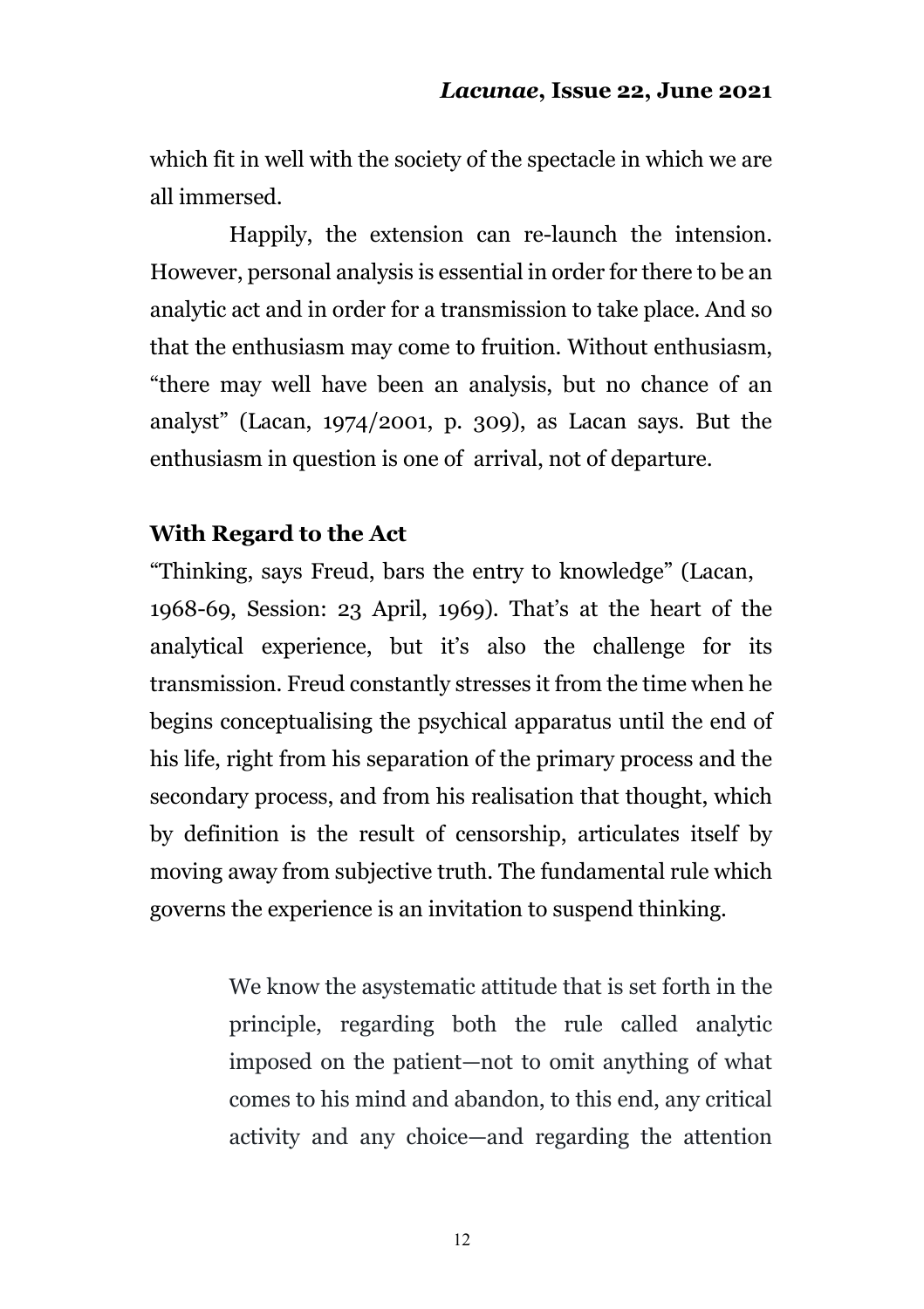termed floating that Freud expressly assigns to the psychoanalyst as none other than the attitude corresponding to this rule (Lacan, 1956/2001, p. 3).

On the side of the analyst, the counterpart to free association is a listening directed by an evenly suspended attention, where having an ear finely-tuned to unconscious processes, as Freud describes it, implies a suspension of any acquired knowledge. This is a difficult posture to transmit, situated between rigor and humility. Faced with the alienating alternatives "I do not think" or "I am not," Lacan places the analyst on the side of the "I do not think." That is what situates her act from the topology of object a.4 Thus the analyst finds herself occupying a particular position, like that of a ballerina balancing on one foot, to use one of Freud's metaphors, a position both rigorous and evolving, constantly shaped by the uniqueness of the act, by its singular logical temporality and its structural difference.

<sup>3</sup> "On sait l'attitude asystématique qui est posée au principe, tant de la règle dite analytique qui est imposée au patient de ne rien omettre de ce qui lui vient à l'esprit et de renoncer à cette fin à toute critique et à tout choix, que de l'attention dite flottante que Freud indique expressément au psychanalyste pour n'être rien que l'attitude qui correspond à cette règle" Lacan, "Situation de la psychanalyse et formation du psychanalyste en 1956" (Lacan, 1966/2001, p. 462, trans. J.

<sup>&</sup>lt;sup>4</sup> "Il est dès lors à avancer que le psychanalyste dans la psychanalyse n'est pas sujet, et qu'à situer son acte de la topologie idéale de l'objet *a*, il se déduit que c'est à ne pas penser qu'il opère" rendu du séminaire 1967-1968 (Lacan, 1966/2001, p.  $377$ ). "It must then be advanced that the psychoanalyst in psychoanalysis is not a subject, and that by situating his act in the ideal topology of the object *a*, it can be deduced that he operates by not thinking" (trans. J. Houis and P. Mieli).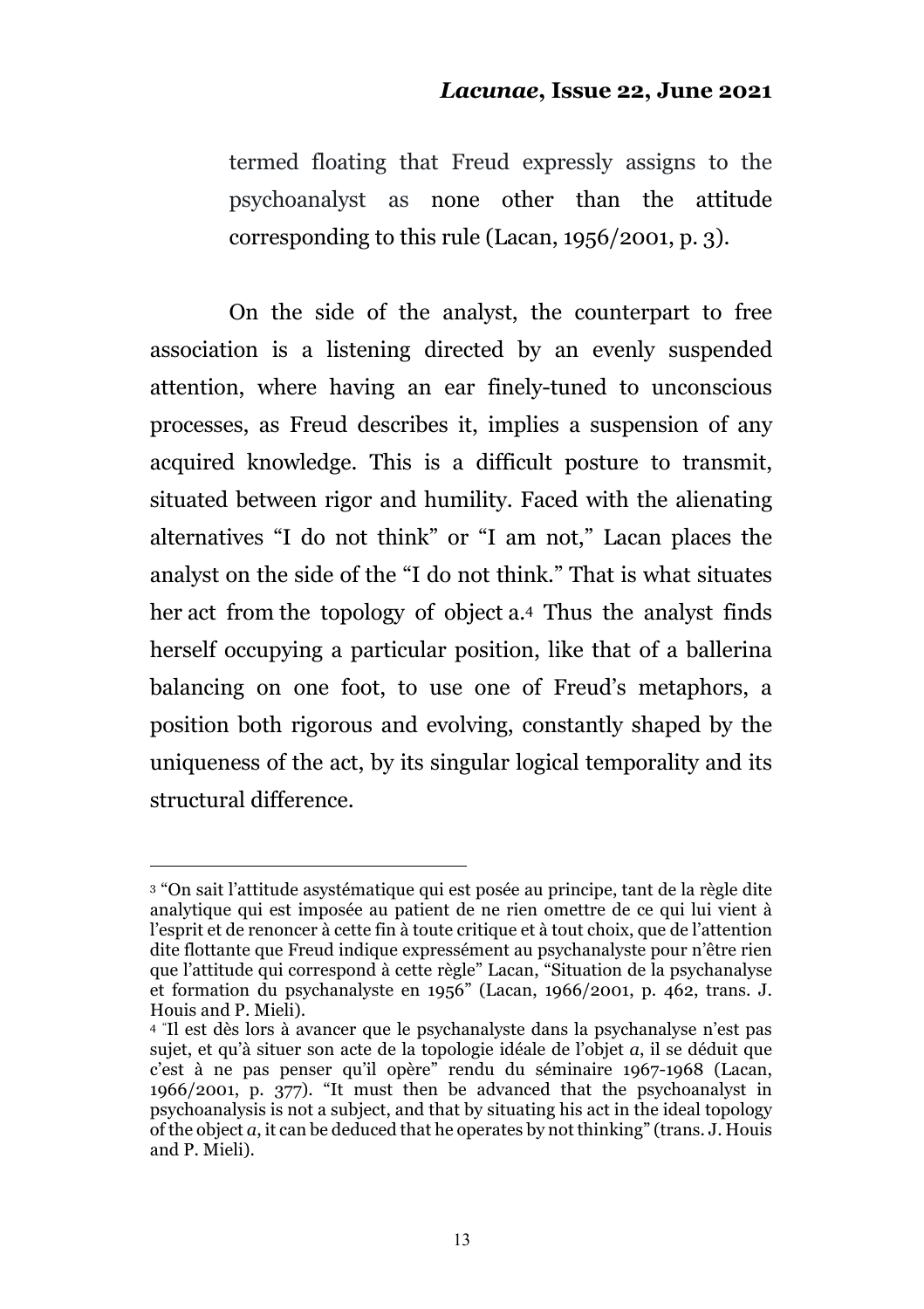Analysis in intension implies that there is an analyst who can conduct and sustain it, an analyst who has experienced the end of her own analysis and who can bring an analysis to its conclusion; an analyst who acts from the position of the object *a* and not from that of the subject supposed to know. It is important to distinguish between the moment when an analysand decides to practise and the time which punctuates the end of her analysis. Lacan remarks that if the aim of the analysis is merely to be satisfied with an identification with the analyst, or to reject the analyst as other, "here indeed is the pathetic finale of the analytic experience" (1964-65, Session: 3 March, 1965). The analysand who begins practising is lured by a siren song that pushes her to act. To the collapse of the attribution of knowledge to the analyst, she responds by setting herself up as subject supposed to know; but in so doing, she identifies with "the subject of deception" (1964-65, Session: 19 May, 1965). It's a case of a singular act of faith, Lacan observes, during which the subject *rescues* the subject supposed to know (Lacan, 1967-68, Session: 7 February, 1968).5And in rescuing it, she incarnates it.

<sup>5 &</sup>quot;L'analyste, lui, ne sait pas qu'il y a un sujet supposé savoir et sait même que tout ce dont il s'agit dans la psychanalyse de par l'existence de l'inconscient, consiste à rayer de la carte cette fonction du sujet supposé savoir. C'est donc un acte de foi singulier que ceci qui s'affirme de faire foi à ce qui est mis en question, puisqu'à engager le psychanalysant dans la tâche on profère cet acte de foi, c'est à dire qu'on le sauve." This translates as, "The analyst, for his part, does not know that there is a subject supposed to know and even knows that everything involved in psychoanalysis, because of the unconscious, consists precisely [in] eliminating from the map this function of subject supposed to know. It is then a singular act of faith that is affirmed by putting one's faith in what is put in question, since by simply engaging the psychoanalysand in the task one proffers this act of faith, namely, one rescues it" (Lacan 1967-68, p. 11, trans. J. Houis and P. Mieli).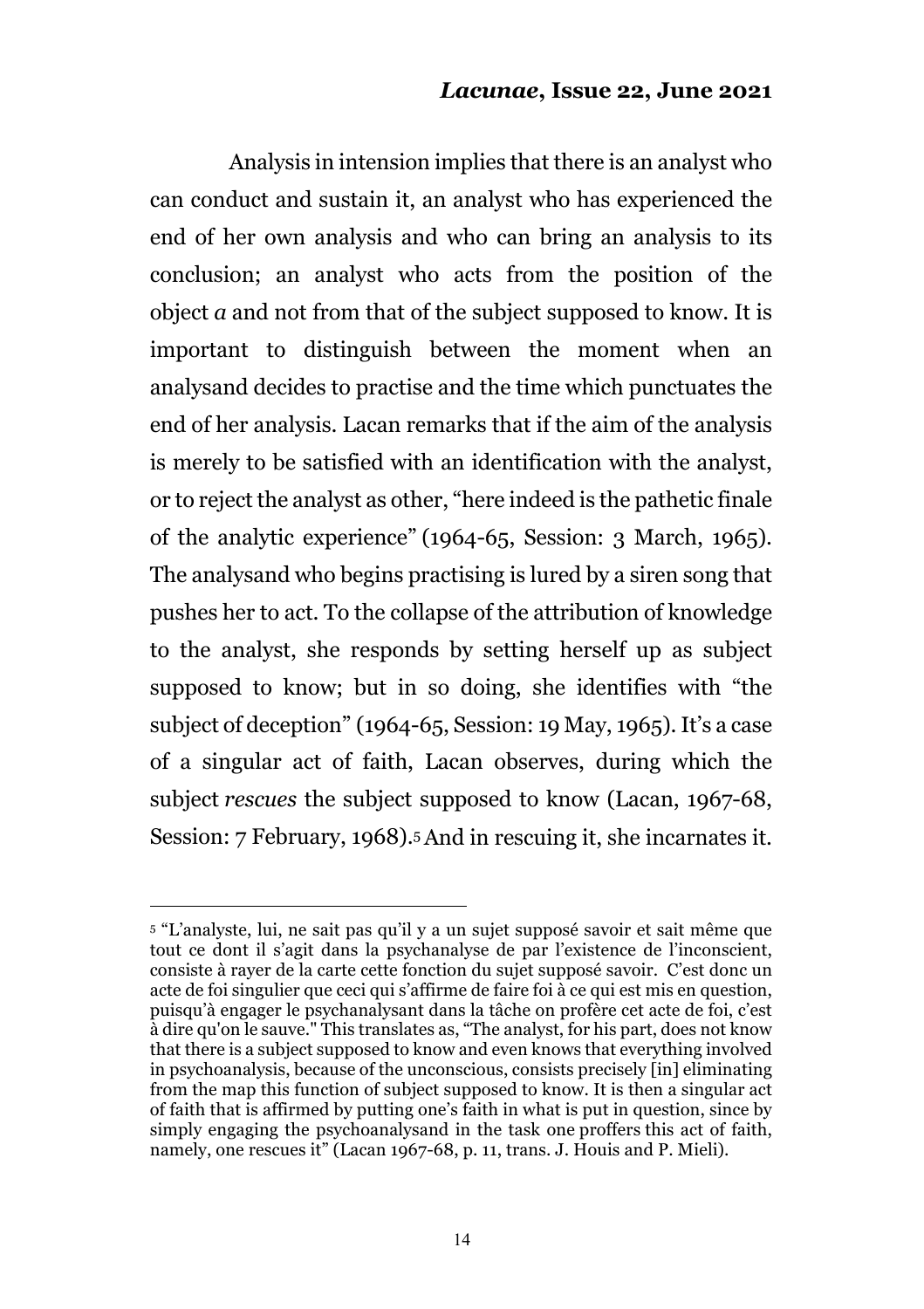What collapses on one side establishes itself on the other. If it is a process of truth which supports the analysand in this act of faith, if in this moment of the act "one is this truth" (1967-68, Session: 17 January, 1968) as Lacan highlights, this incarnation, far from situating oneself on "non thinking", is quite far from constituting the place from which one can operate as an analyst. It's a question of a time of the cure which foresees a later logical time, "another stage of the analysis" (Chaboudez, 2019, p.106). 6 The analysis must continue, leading to a new cut in the act, a subjective shake-up which will question this renewed belief. A mourning process in order to separate from it will follow.

### **With Regard to Studies**

Therefore, the logical time for a formation is always unique, singular, unpredictable, an effect of the analysis in intension, which is a *conditio sine qua non* for there to be an analytic formation. This is in contrast therefore with any kind of time-frame fixed in advance.

In this sense, the numerous psychoanalytic In this sense, the numerous psychoanalytic study programs, which are mainly based on academic models stretched out over a specific number of years, contrast sharply with subjective logical temporality. And they produce all sorts of impasses, including finding oneself practising a profession far

<sup>6</sup> In her remarkable article, Gisèle Chaboudez develops with precision the different scansions of the psychoanalytic act (Chaboudez, 2019, p. 106).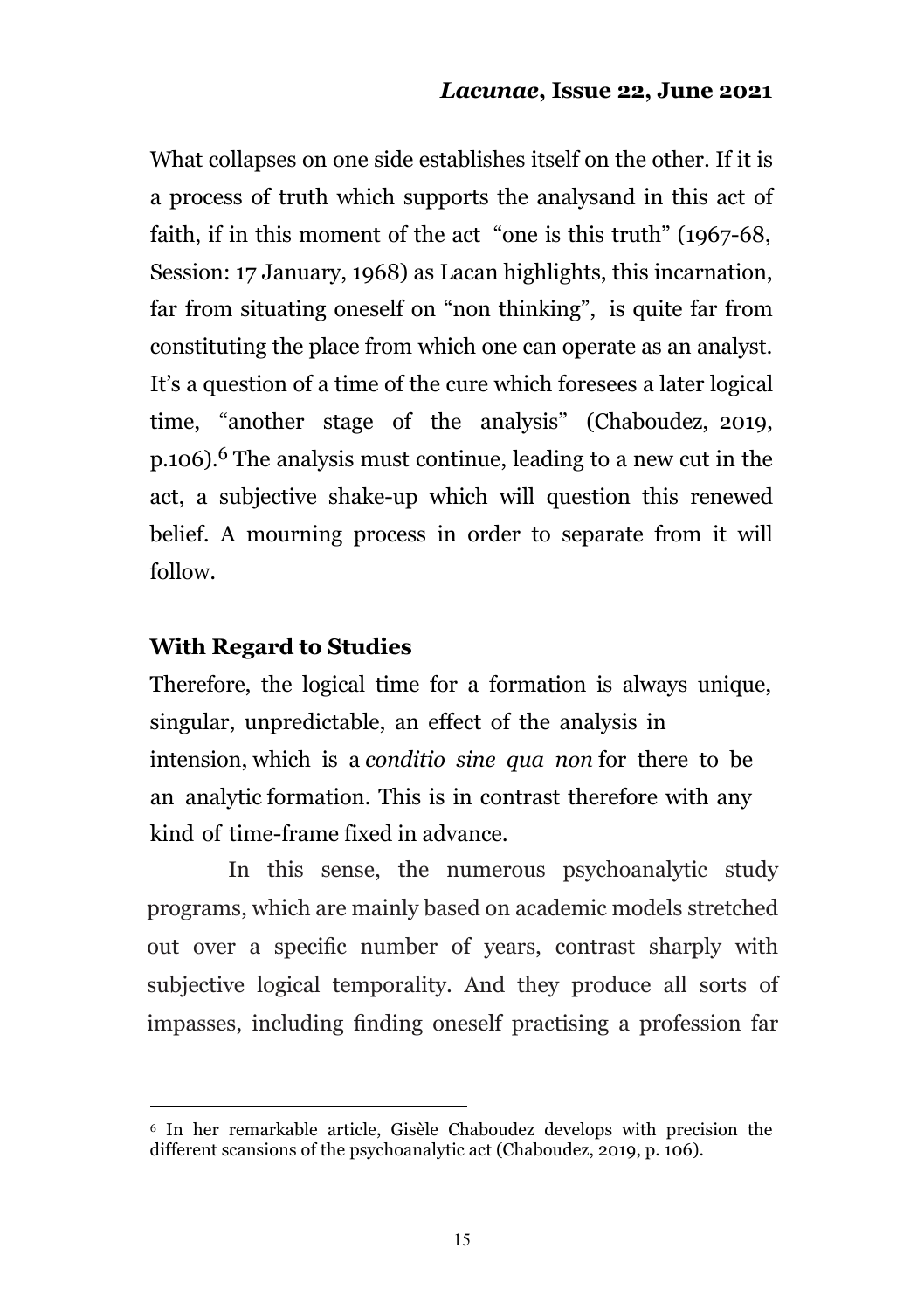removed from one's own desire. The fact, for example, that the "orthodox" institutions affiliated to the APsaA (American Psychoanalytic Association) require that their "candidates" already have a practice related to mental health (and the rare exceptions must immediately conform to very precise requirements), institutionalises the choice of becoming an analyst even before the analysis has taken place. They turn a professional choice or a field of interest—elements to be analysed among others—into a condition for entering into training. Once selected, candidates have to follow a program of studies stretching out over a specific number of years. If you conform to the directives—that's what they call the training: conforming you end up with an official diploma. Elsewhere, in Italy for example, as a result of the appalling Ossicini law which was greeted nonchalantly by numerous Lacanians, in order to become a "psychotherapist" (the word "analyst" having being eliminated by law), the students, who all have to have a degree in psychology, now have to register with a school of psychotherapy and follow specialised classes for four years. They emerge with the title of psychotherapist and may practise. Or, in the United States, university programs in clinical psychology or in clinical social work prepare the students for practice, and place the graduates in clinics, hospitals, institutions, etc. Overnight they will be expected to take responsibility for tens of patients; their anxiety and confusion is something to behold when they come to talk about it in supervision. Elsewhere, eminent voices are raised to rescue the transmission of psychoanalysis thanks to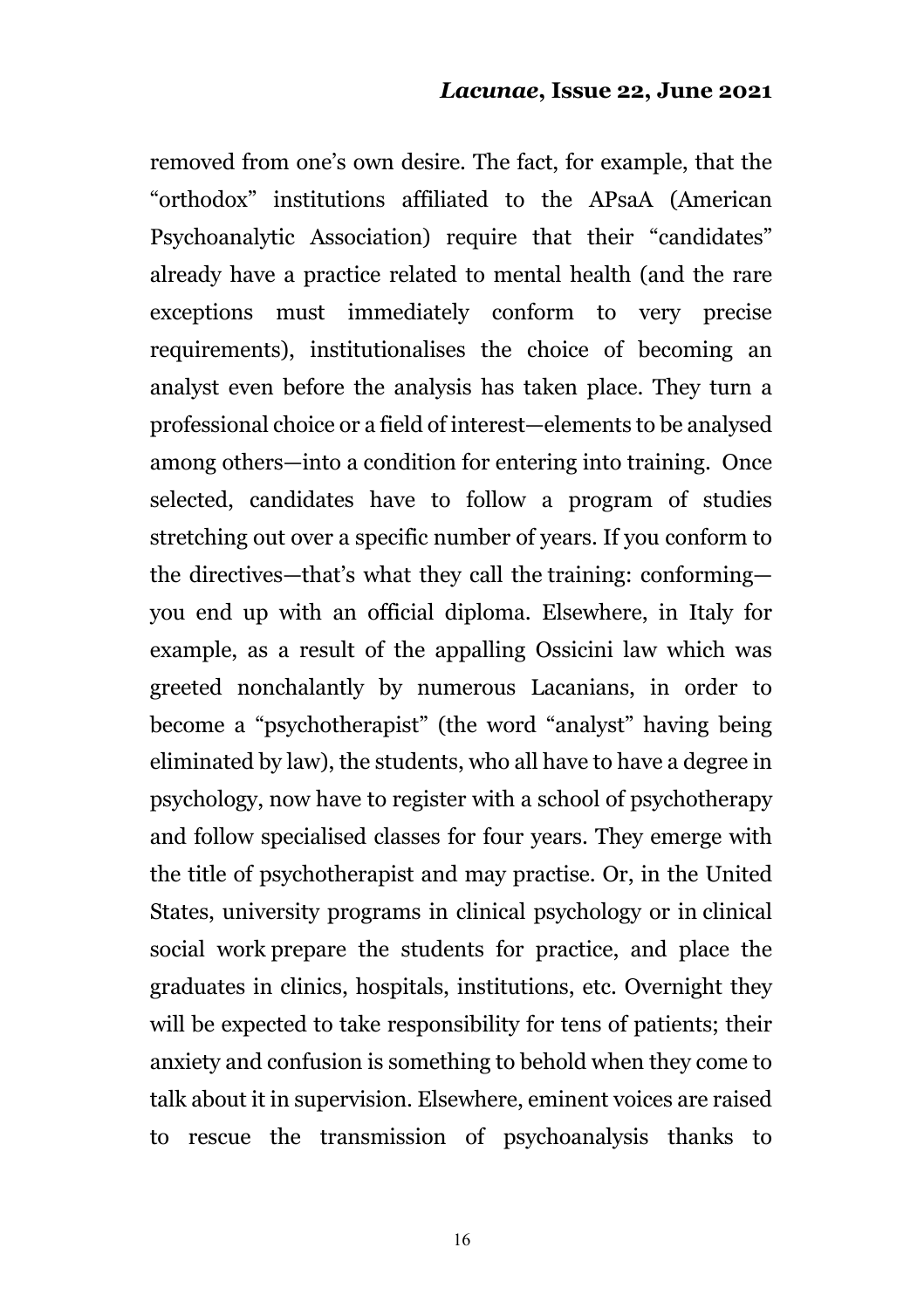specialised university programs—which may well be fruitful, as long as it's recognised that they do not guarantee transmission and that the discourse of the university is not analytic discourse. One way or another, either personal analysis remains the corollary of a symptomatic choice, or it takes a back seat and its temporal aspect is set aside.

This reality is food for thought. It shows the necessity of separating the domain of mental health, with all its biopolitical implications, from that of a psychoanalysis worthy of the name, making a radical distinction between the relation to knowledge of a professional and university kind and the analytic relation, and constantly insisting on the fundamental difference between conformation and formation. And likewise insisting on the difference between knowledge and truth. It's a question of transmitting a not hypothesised relation to knowledge, which allows one to get rid of it in the course of the act. And to develop a practice of reading which is both textual and rigorous. By contrast with the "rebound between truth and lie" (Ginzburg, 2000, p. 38) of a certain deconstructionist drift, which suggests that any reading of a text is good if the text offers the opportunity for it, it is essential to promote the philological approach to the reading of texts. And to remember, as the clinic shows, that if you consider the truth effect of a given letter, a plurality of readings is not possible. But treating a text as dogma is also a way of betraying a reading which is both philological and lay, one which returns to the texts in order to study them, to understand them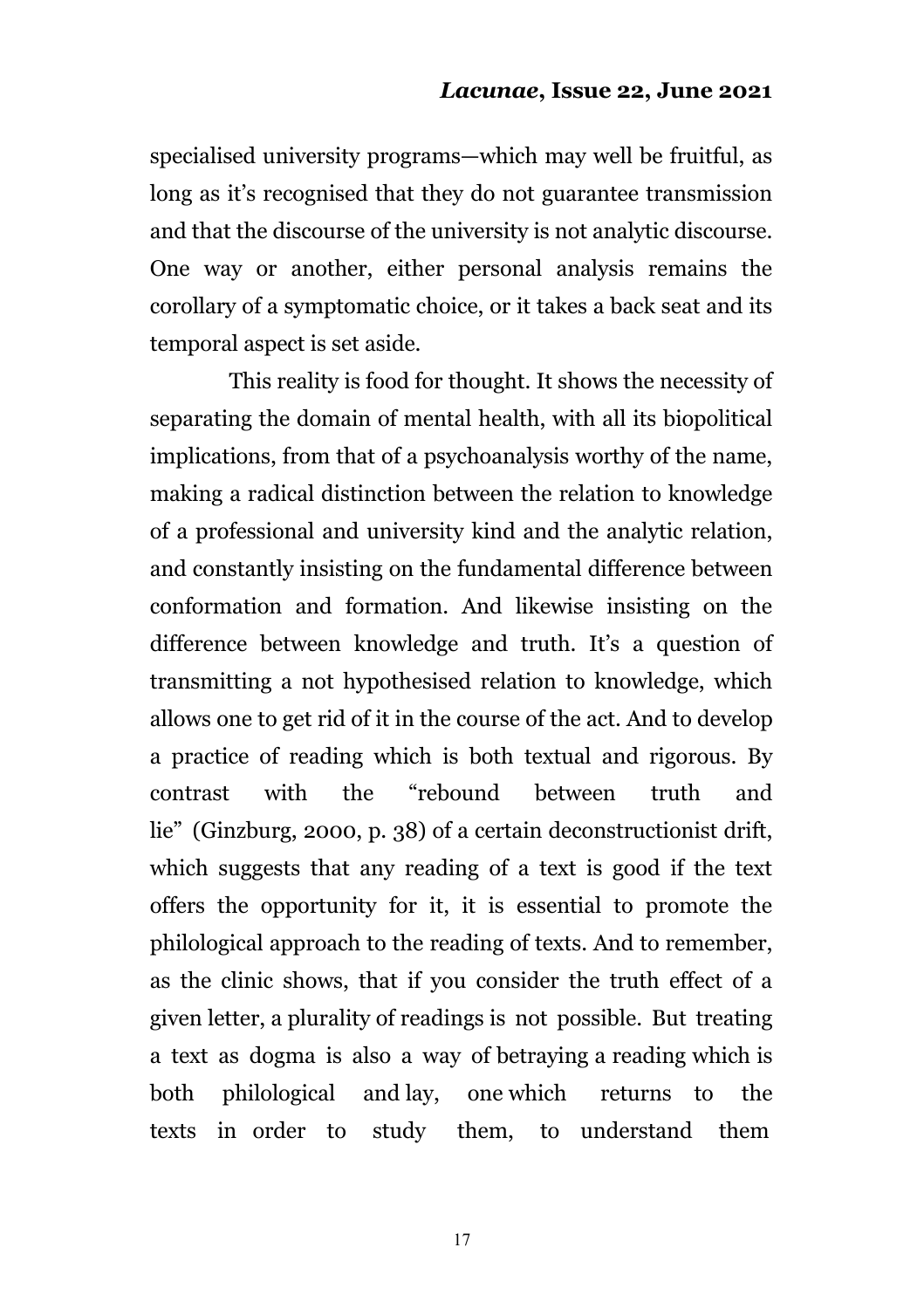and unpack them—a practice which animates the transference of reading essential to formation.

The journey which leads someone to her analysis will always be a unique and singular one. The course of one's own formation will be original, not the result of norms or preconstituted studies, but the result of an experience in action. Profound and rigorous studies will be essential of course. Freud underlined the importance of the vast field of studies necessary for analytic formation—science, medicine, philosophy, literature, anthropology, art, etc.—much broader than any university or institutional course. He also denounced vigorously the claim that one needs to obtain a medical degree in order to become an analyst as being the most dangerous form of resistance towards psychoanalysis, a resistance which, at the present time, has reemerged and intensified with the spreading requirement to have a degree in psychology. He strongly supported the importance of "secularism" in analytic formation, the importance of coming to it through different fields, and the necessity of protecting the singularity of the journey which leads an analysand toward practice. Oddly, with the recent regulations that require preestablished university studies, in Europe in particular, one no longer hears anything about the crucial question of lay analysis, which is intrinsic to any psychoanalysis worthy of the name. Conforming deforms.

It is therefore desirable that formation in psychoanalysis remains distinct from standardised institutional and academic programs and that it continues to take place within analytic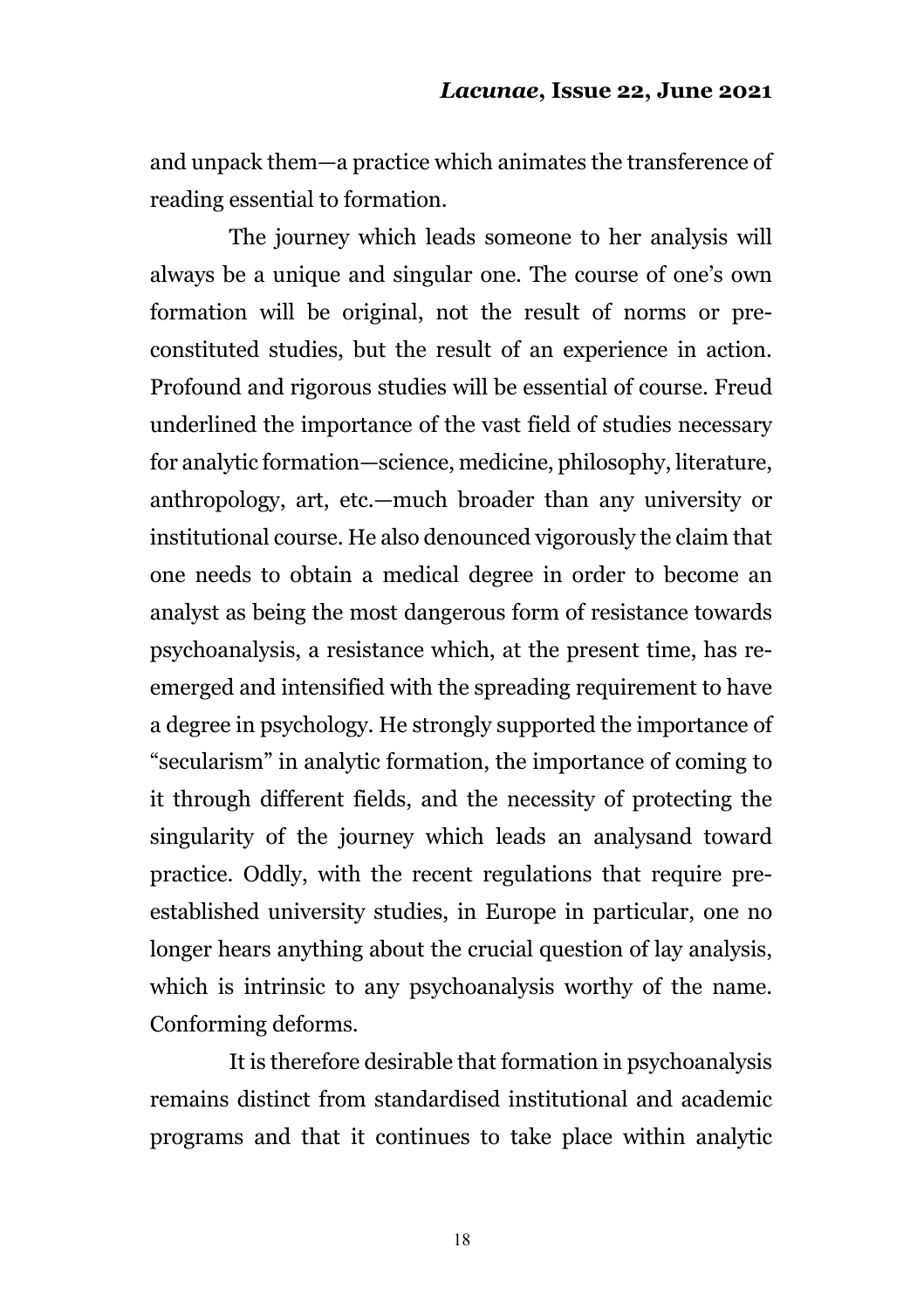associations freed from institutional logic, thus ensuring that programs may be both rigorous and in progress, always capable of being revised in the aftermath of experience, with programs that allow the analysand to articulate her own trajectory in the formation, to invent her own particular modalities in it. These associations need to renew themselves and to maintain, at the heart of the social link which is specific to them, the modalities of relation between analysis in intension and analysis in extension necessary for the transmission of psychoanalysis. It will be immediately objected that there is nothing to prevent psychoanalytic associations from transforming themselves into centres of institutional power grouped around local chieftain, or associations that are irresponsible where formation is concerned.

It wasn't by chance that Lacan in his "Proposition of October 9 1967" drew on the horizon of psychoanalysis in extension a perspective with three vanishing points: a symbolic one relative to the oedipal myth, an imaginary one relative to the institution, and a real one, that of the concentration camps. Each of these points was tracing the direction for a reflection on the responsibility of the analyst and on her indispensable ethical engagement, whether it's a question of unmasking the way in which oedipal ideology participates in biopolitical logic, of deconstructing the imaginary identifications that reinforce the totalitarian structure of the institution to the detriment of analysis in intension and in extension, or indeed of confronting a real that is invading our social reality, the consequence of the managing of social groupings on the part of science and the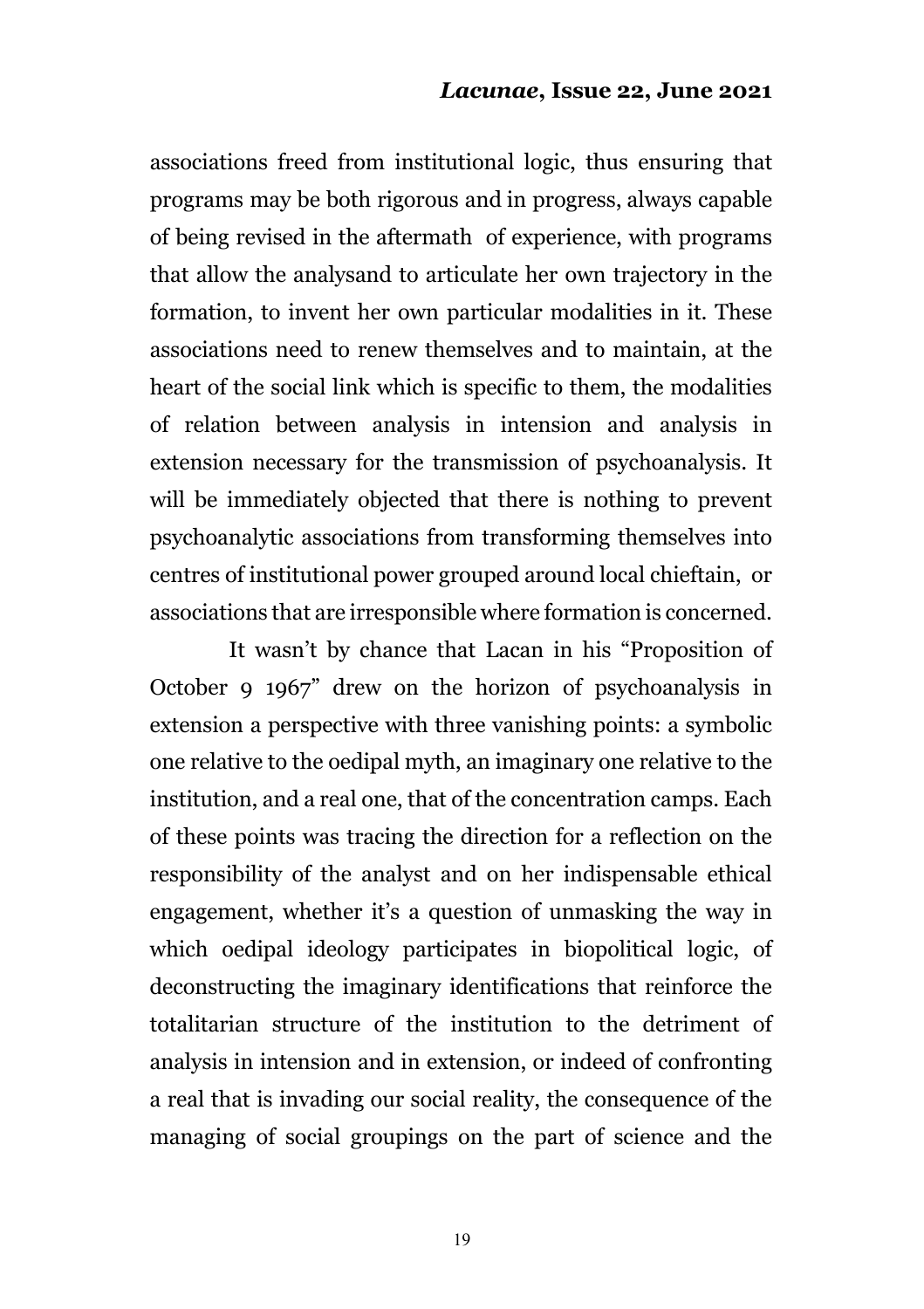universalisation it produces. This ethical engagement must keep renewing itself according to the different contexts and the different social bonds. It's a question of denouncing the mystifications of the oedipal ideology and its current normative applications, and continuing to deconstruct the identificatory mystifications of institutional groups. A re-reading of Freud's "Group Psychology and the Analysis of the Ego" (1921) would be useful. By situating in it the object *a,* the very one that concerns the analyst, Lacan unveils the two faces of the crowd (of which the Church and the Army are, according to Freud, examples): one face pledged to the *all*, the other to the *not-all,*  revealing the plural nature of the identificatory relation between individuals and the ideal, opening up a prolific path for a subversion of all discourses with unary, and totalitarian, inclinations.

With regard to segregation, it would be a question, among others, of attentively considering the manner in which mental health and its corresponding therapies themselves participate in the machine of segregation. Perhaps this is even more obvious in a country like the United States, where the most advanced forms of global neoliberalism converge, where formulas are developed which—although challenged and considered scandalous in the Old Continent and throughout the entire word—end up spreading to the international market and being adopted everywhere. The DSM V, the diagnostics dictated by the pharmacological industry (ADHD and so on), behavioural psychology and neuropsychology, are examples among many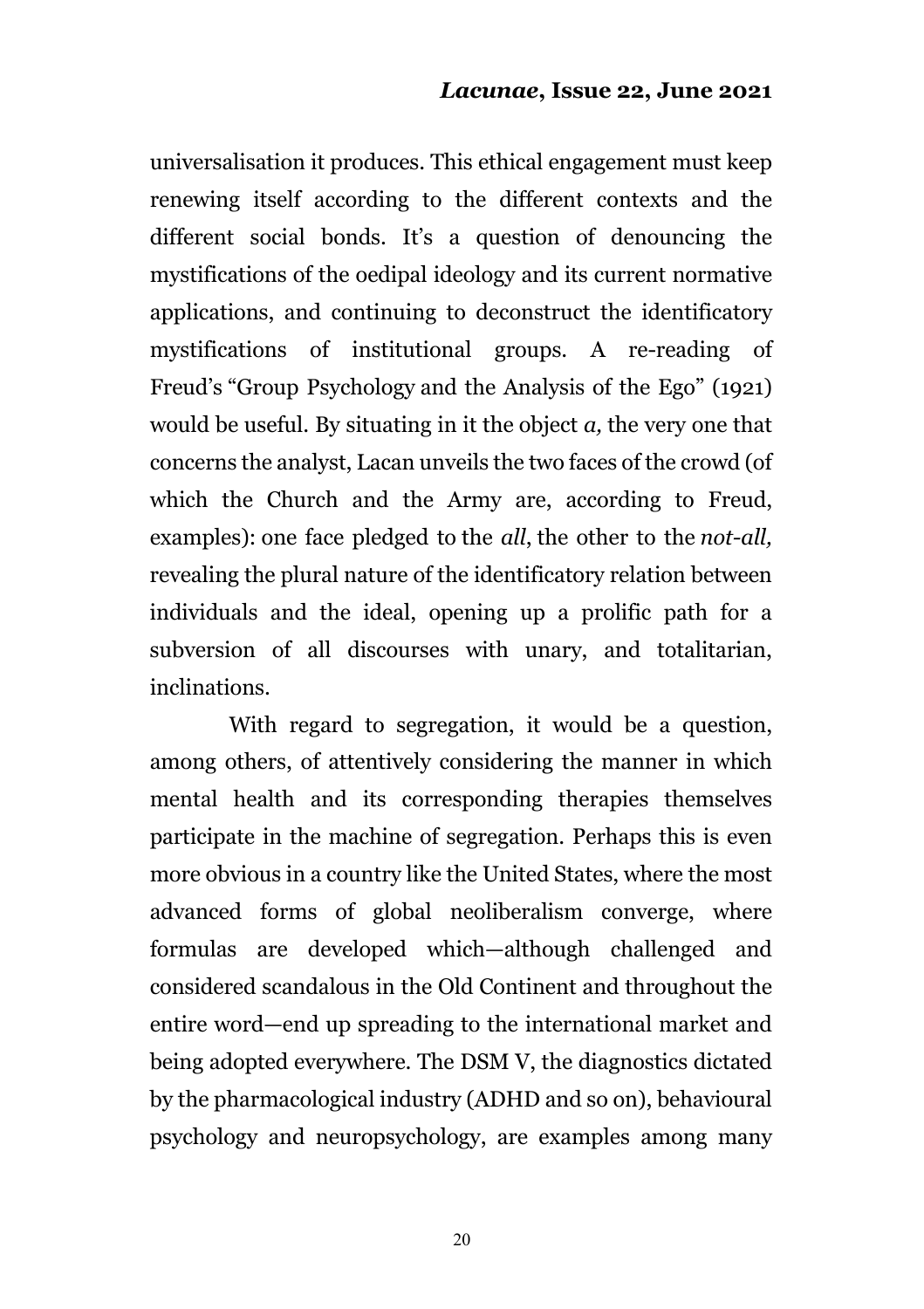others. The "State of Well-being," very obviously a disciplinary one, implies a control of the body and the mind, as well as the democratic normalisation of individual conduct, clearly visible in this period of the pandemic. The alliance between industry, technoscience, medicine and law transforms technological innovations into products of consumerism and exploitation. There are scores of examples; just think of sex-change practices and the euphoria surrounding them.

Being in the middle of an immense triage centre as we are, we can clearly see that the logic of the state of exception leads to new camps and new persecutions (refugees, sick people, old people, and so on). And it is often accompanied by the indifference of members of our "profession."

# **About Supervision**

The difference between the moment when an analysand decides to practice analysis and the end of the analysis shows the central function of supervision. Supervision is an essential part of analysis in intension and of its transmission. It reveals different moments of the formation: on the one hand, the transmission of the framework in the treatment, putting the accent on the analytic technique and the elements of its competence; on the other hand, the listening to the position of the analyst in the direction of the treatment. This last aspect sends the analyst in supervision back to her own analysis, reinvigorating the analytic work in a plural and fertile way — which underlines the difference between clinical practice and the end of an analysis.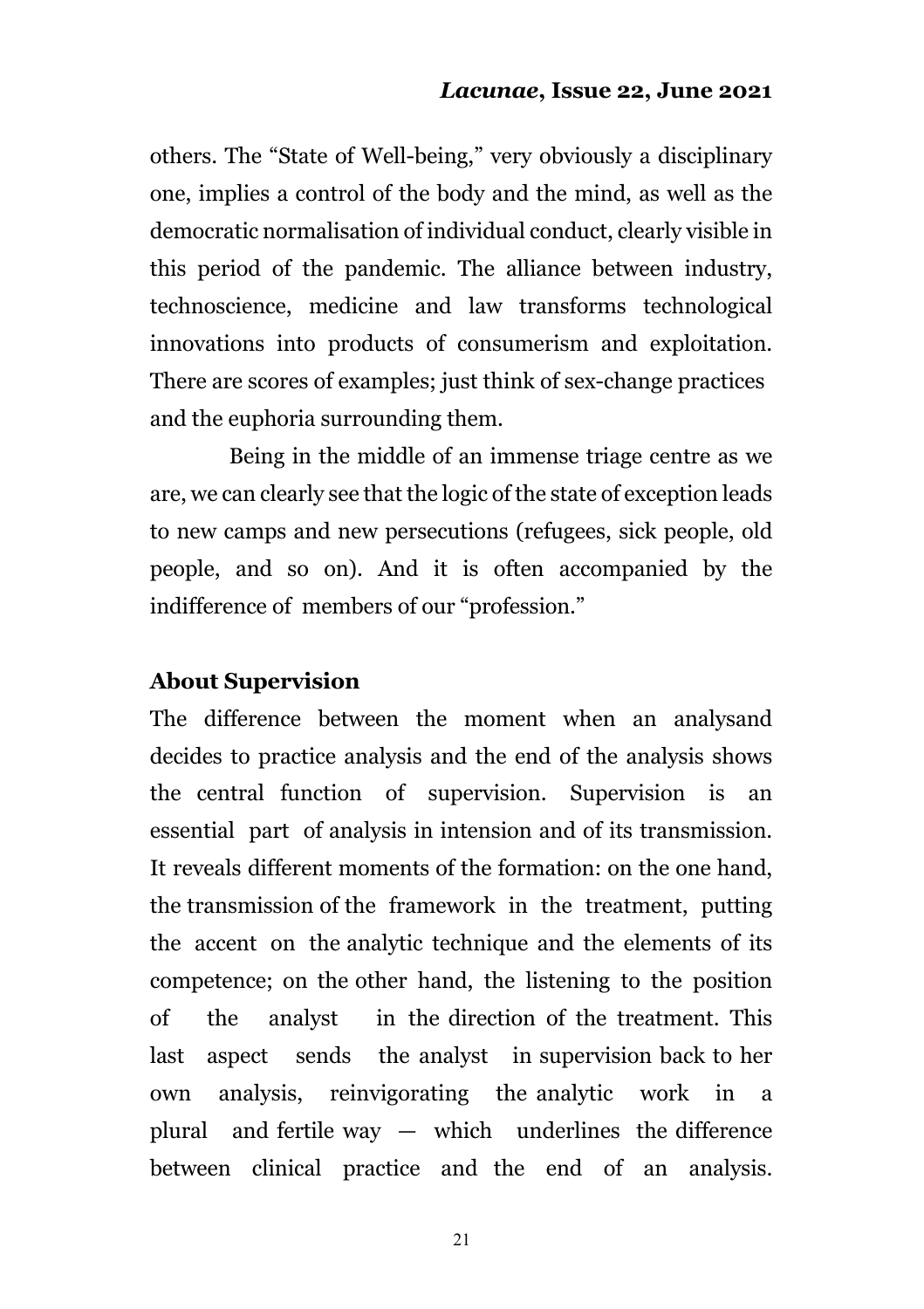If, in agreement with Lacan, we consider as an "act" the entire course of treatment—the change of the subjective position which implies the very possibility of the end of treatment and the encounters with the collapse of the subject supposed to know we must see that this act, both in its uniqueness and as a whole, is, in fact, governed by discrete punctuations concerning the logical time proper to each session, or series of sessions. Each one of these punctuations will mark a moment to conclude, an effect of the temporal function of the *objet h(a)té* - the hastened object *a*. In so far as they involve a displacement of the position of the analysand or of the listening by the analyst, these scansions will be logical steps which conclude a time of repetition in order to open up a new space in the treatment, allowing something to collapse. Each scansion being a discrete element of the analytic act, it will be *one step in the act*: a *"pas d'acte*,*"* which is also a "*pas de sens*," the emergence of a not sense and a step towards a new meaning effect.

We know to what extent the dimension of astonishment is crucial during an analysis. It is an effect of the moment of swinging between the "I don't think" and the "I am not" which marks the logic of the act. It's often talked about on the part of the analysand, when astonishment punctuates the recognition of a formation of the unconscious, when it accompanies the lightning flash which the saying (*le dire*) produces beyond all that is said (*les dits*). This, as Lacan puts it in his *Preface* to *Seminar 11*, takes place in the *l'esp d'un laps,* the space of a lapsus, where meaning ceases to have any impact, there where we are only sure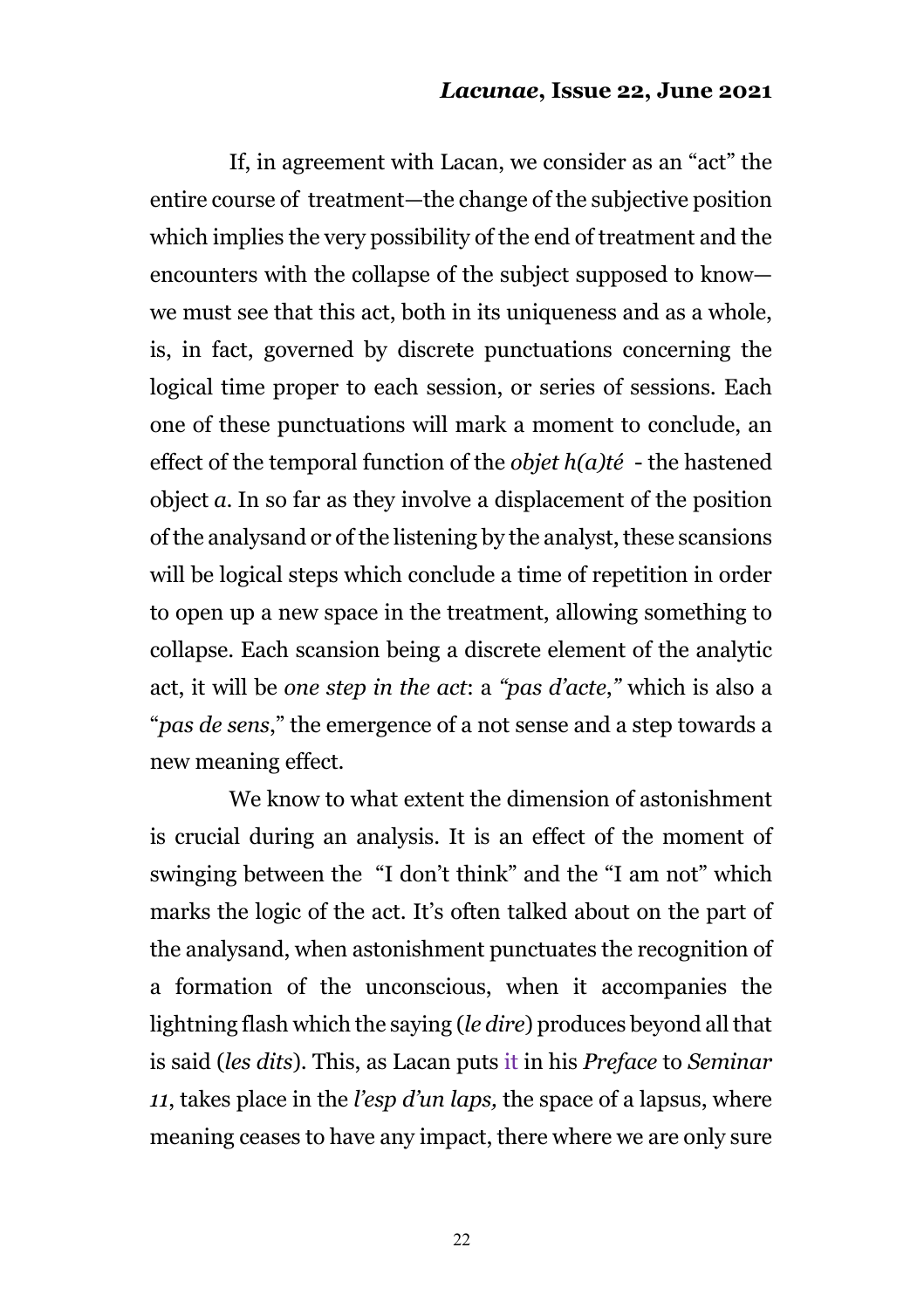that "we are in in the unconscious" (Lacan, 1966/2001, p. 571). That also does not fail to cause astonishment on the part of the analyst. While the desire of the analyst is based on the wager of the unconscious, this does not mean that the emergence of the effects of such a wager do not cease to surprise. To allow for surprise is the fundamental element of formation*.*

How can we transmit something of the logical step which regulates a moment of the treatment by extrapolating it from the transferential reality of which it is, in fact, an ongoing effect? In order for that to happen, it is perhaps necessary for the analyst witnessing it to still be caught up in the effects of this act, in the astonishment which accompanied this unexpected production and thus be able to make a step of transmission. How then to support the quality of the journey made by an analysand in her formation? These are questions we asked ourselves in our association. They led to a new procedure whereby it is the supervisor who commits to transmitting a step in the act.

The program of formation of our association in New York<sup>7</sup> (which offers seminars, reading groups, cartels, presentations by members, interdisciplinary meetings, etc.) arranges for a supervisor to make a presentation to a Council one formed ad hoc for this occasion.8 In this presentation, the

<sup>7</sup> Our association, Après-Coup Psychoanalytic Association, counts among its members and participants not only analysts or analysts in formation but also people practising in other domains (from literature to art, to law, to the sciences, etc.) and its activities are open to all participants. The Formation Program is devoted to those who wish to practice psychoanalysis.<br><sup>8</sup> The presentation by the Supervisor takes place twice, with two different

Supervisors, at a time, and with different Councils, chosen ad hoc each time. The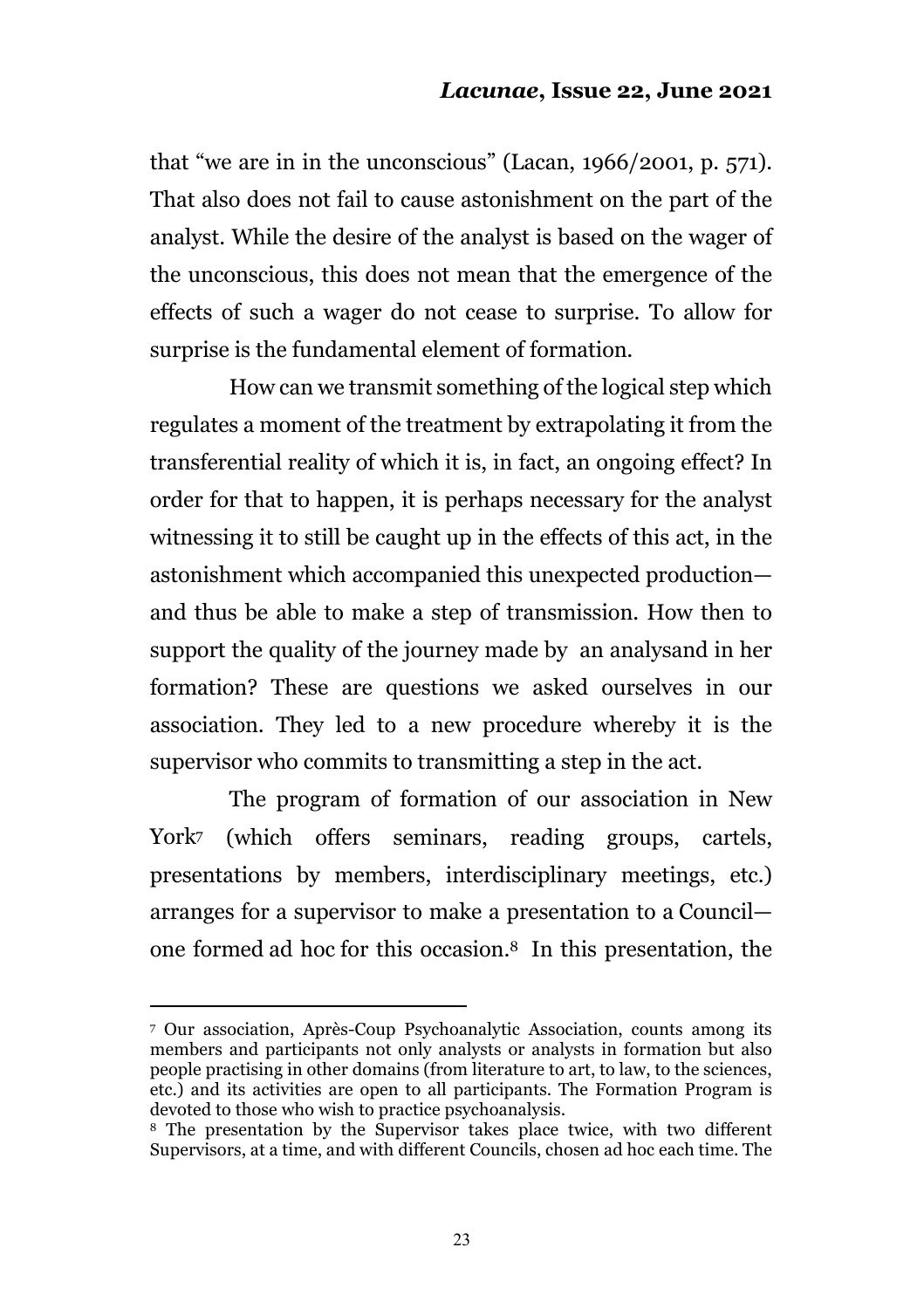supervisor gives evidence of something specific of her experience: on the basis of one step in the act, selected from the supervision work, she will engage in transmitting it, and transmit what she heard that is new and unique about the analytic act in the transference work with this analysand in formation. This amounts to an account of transmission that is itself a transmission.

This procedure, which was adopted in the last few years, has been productive. The experience of the presentation of a step in the analytic act is often illuminating: that of seeing a testimony produce effects in the act, in the listening of the different members of the Council and in the work of transference thus produced. In many cases it becomes a novel experience, but in any case it is an experience which prompts a reflection on the ethics of analysis and its transmission. From the point of view of the supervisor, the challenge of this transmission becomes a scansion which knots together analysis in intension and analysis in extension and highlights the position of analysand of the supervisor. From the point of view of the association, the process allows one to distance oneself from a value judgment about the work accomplished by the analysand in formation and to place

Council—made up of four analysts of the association and an analysand in formation—is chosen by the analysand and approved by the Formation Committee. AF, Analysand in Formation, is the title given to those following the Formation Program, while following it. An AF chooses her Presenting Analysts and introduces them to the Formation Committee. They are either Supervisors of the Association or they become so, if they accept the terms of the presentation format of the Association. Each time a Council gives its views on the presentation by a Supervisor, the members of the Council transmit the result to the Formation Committee, which communicates it to the AF.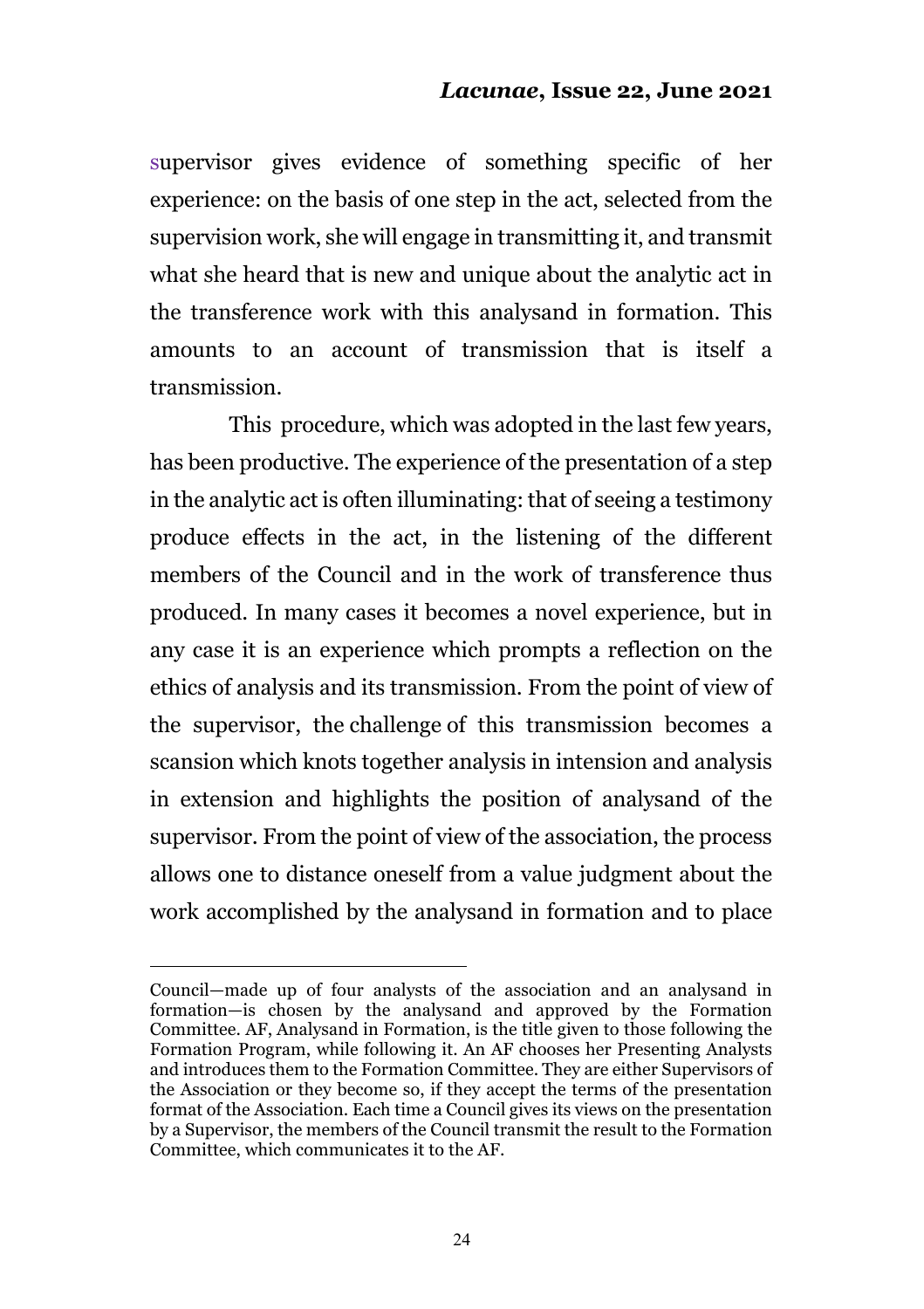the emphasis on the listening to an analytic position in act, which one recognises as such if there is a transmission.

We conceive the formation program as a journey and a punctuation in a permanent formation. It does not lead at the end to a nomination. The association takes on the responsibility of a formation vis-a-vis the social bond; but the nomination is an affair which concerns the analyst, the analyst who authorises herself, "on her own authority and on that of a few others" nomination being part of the analysand's task. Thanks to her engagement in the association and to the transference work undertaken and in progress, the one who authorises herself will be recognised by others.9 The Association will be able to nurture the bonds among analysts, indispensable for the analyst to sustain her own position as analyst and her work in extension. Once the formation program is completed, supervision remains a subjective choice, rekindled by the transference of work in intension and extension.

The corollary of the fact that the analyst should be at least two is that formation must remain permanent. Only, it has to be felt; or better, inhabited—which entails that the experience of the end of the analysis is able to take place.

<sup>9</sup> It does not end in a nomination, nor in a certificate giving the title of analyst (as is the case in the Institutions in the United States). The Association, on the contrary, gives a letter of confirmation of the completion of the Formation Program.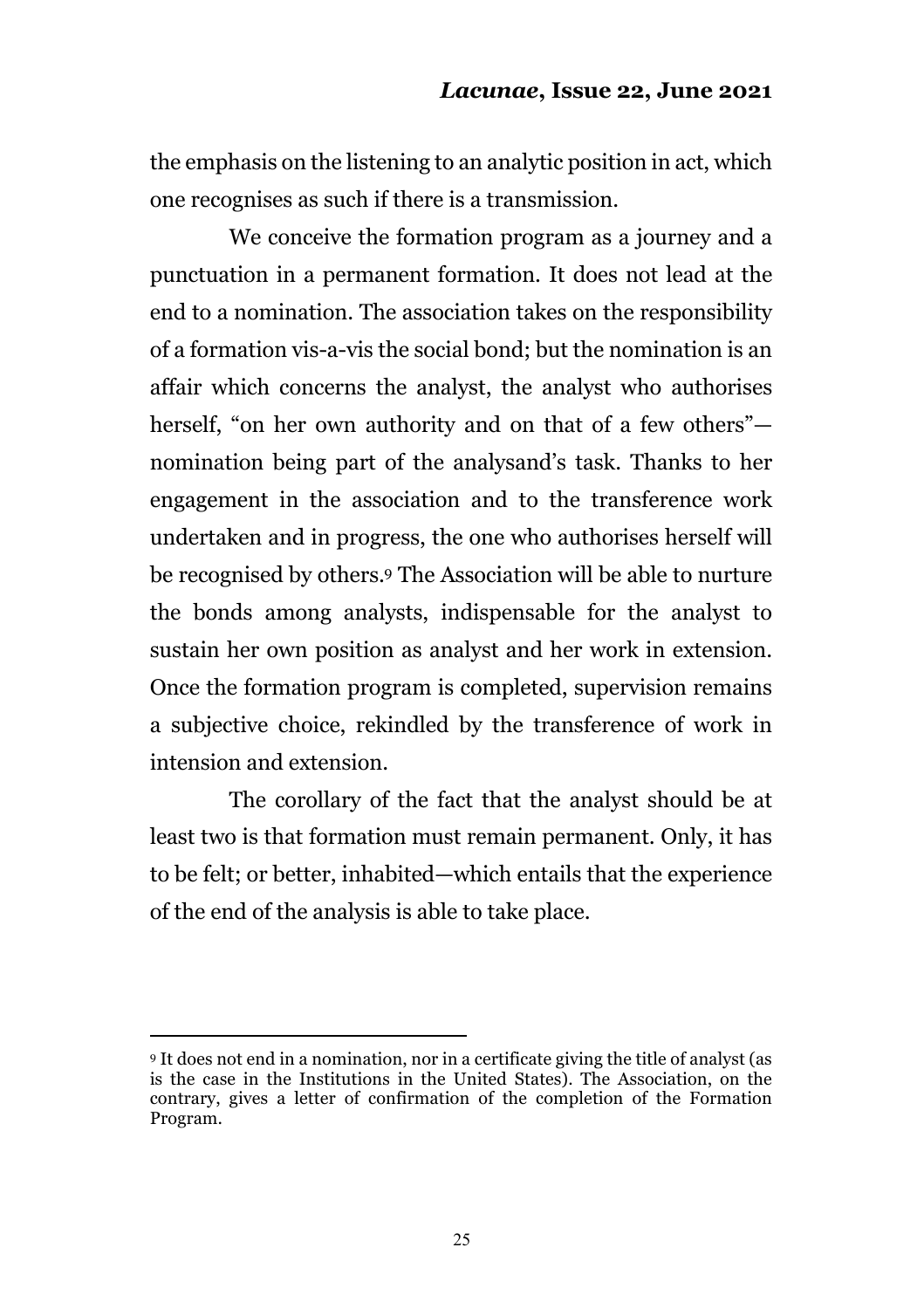### **REFERENCES**

- Chaboudez, G. (2019). "D'un acte de foi à un acte analytique," Figure de la psychanalyse, No. 38, L'expérience lacanienne. Toulouse: érès.
- Ginzburg, C. (2000). Rapporti di forza. Milan: Feltrinelli.
- Lacan, J. (1956/2001). "Situation de la psychanalyse et formation du psychanalyste en 1956." *Autre Écrits.* Paris: Seuil.
- \_\_\_\_\_. (1956/2006). "Situation of psychoanalysis and the training of psychoanalysts in 1956." *Écrits: First complete edition in English*. Trans. B.
	- Fink, pp. 384-411. London: W.W. Norton & Co.
- \_\_\_\_\_. (1964-65). *Book XII: Problèmes cruciaux pour la psychanalyse.*
- \_\_\_\_\_. (1966/2001). *Autres Écrits*. Paris: Seuil.
- \_\_\_\_\_. (1967). "Proposition of October 9 1967."
- \_\_\_\_\_. (1967-68). *Book XV: L'acte psychanalytique*.
- \_\_\_\_\_. (1968-69). *Book XVI: D'un autre a l'autre.*
- \_\_\_\_\_. (1974/2001). "Note italienne." In *Autres Écrits*. Paris: Le Seuil.
- \_\_\_\_\_. (1974-75). *Book XXII: RSI*.
- Mieli, P. (2007). "Durer au titre de symptôme." In *Insistance*, No. 3, Inconscient et Politique. Toulouse: érès.
- \_\_\_\_\_. (2009). "Acte analytique, acte juridique : paradoxes, apories, Contradictions." *Essaim*, No 23. Toulouse: érès.
- \_\_\_\_\_. (2011). "Regard sur l'histoire, ponctuation sur la formation." In *Cahiers pour une école*, No. 22, Des impasses à la passe. Paris.
- \_\_\_\_\_. (2017). "Questions raised by the report of the psychoanalytic consortium on analytical training. Letter to our American colleagues, 2003." In *The Candidate Journal*, Vol. 7.
- \_\_\_\_\_. (2020). "Revenir sur la formation." In *Essaim*,